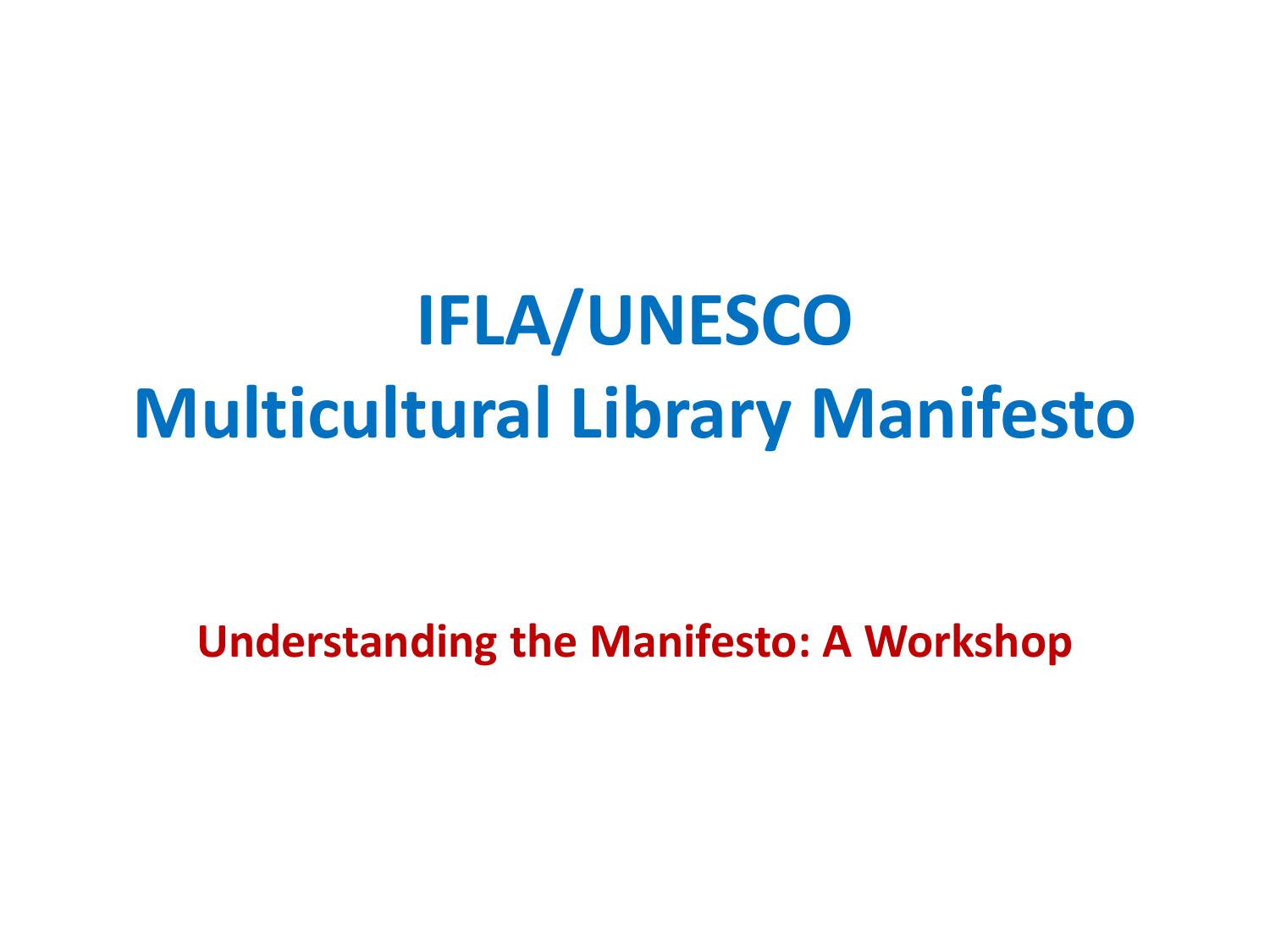# **About the IFLA/UNESCO Multicultural Library Manifesto**

- Written by the IFLA **Library Services to Multicultural Populations Section**.
- The Section brings together libraries and institutions interested in the development and availability of library services designed to meet the needs of **cultural and linguistic minorities**.
- Approved by the IFLA Governing Board in August 2006 and adopted by **UNESCO** at its 35th Session in October 2009.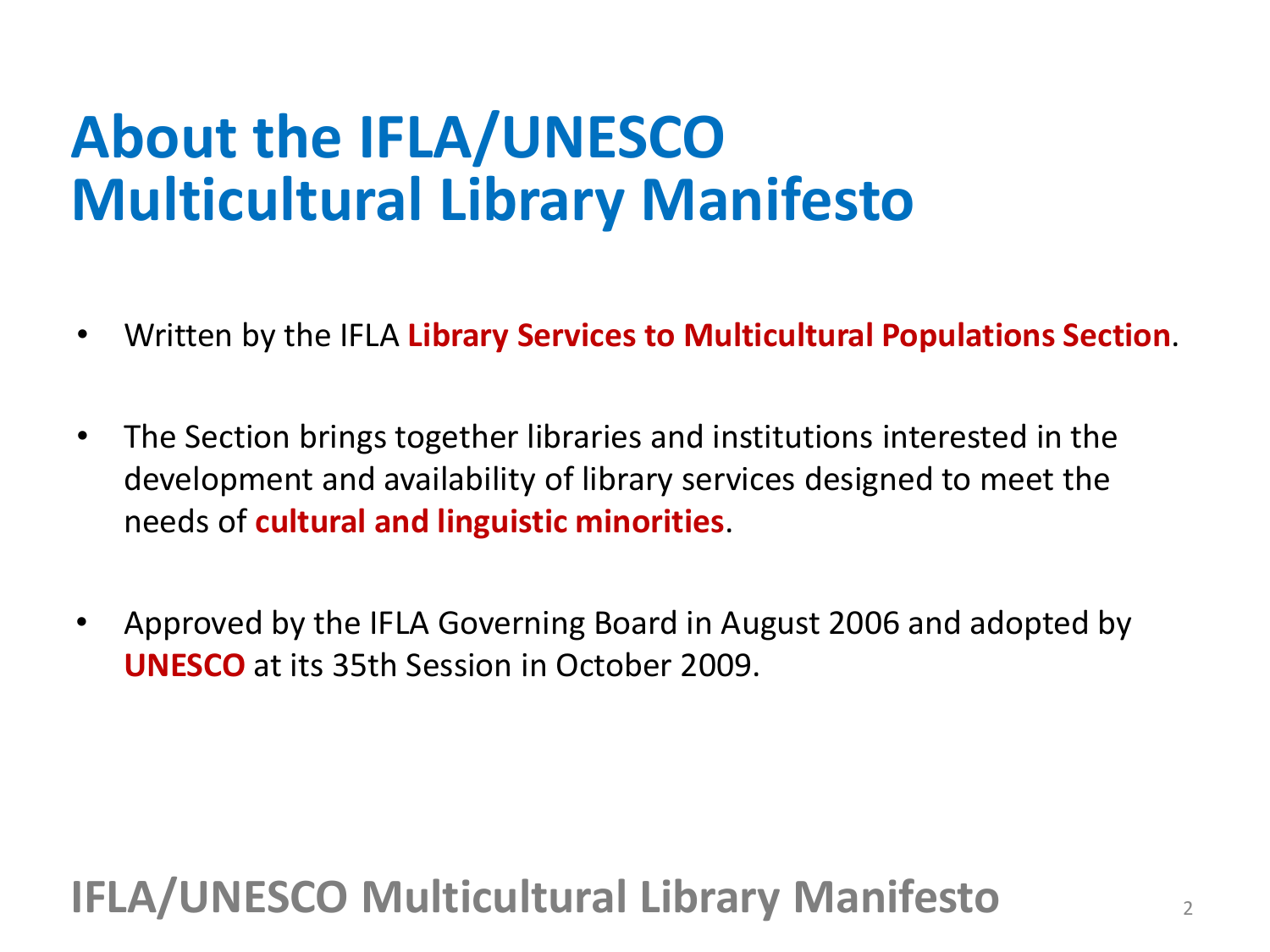## **The Manifesto Preamble**

- "Cultural Diversity" or "Multiculturalism"
	- the harmonious co-existence and **interaction of different cultures**;
	- culture is the set of distinctive spiritual, material, intellectual and emotional **features of society or a social group**;
	- it **encompasses** literature, lifestyles, ways of living together, value systems, traditions and beliefs.
- Cultural diversity or **multiculturalism is the foundation** of our collective strength in our local communities and in our global society.
- The definition is based on the *UNESCO Universal Declaration on Cultural Diversity* (2001).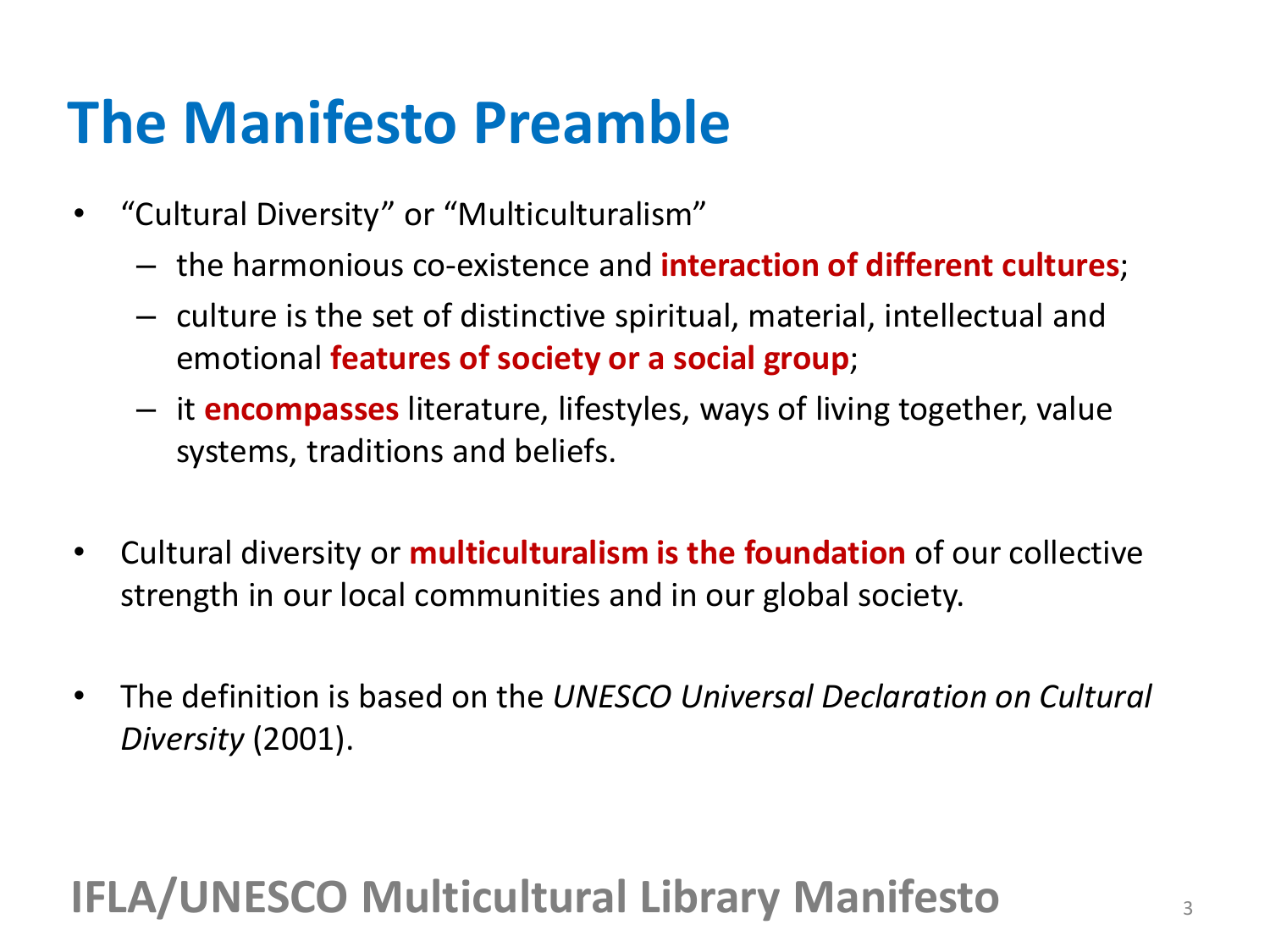## **Principles**

Each individual in our global society has the right to a full range of library and information services. In addressing cultural and linguistic diversity, libraries should:

- **Serve all members of the community** without discrimination based on cultural and linguistic heritage;
- Provide information in **appropriate languages and scripts**;
- Give **access to a broad range of materials and services** reflecting all communities and needs;
- Employ **staff to reflect the diversity of the community**, who are trained to work with and serve diverse communities.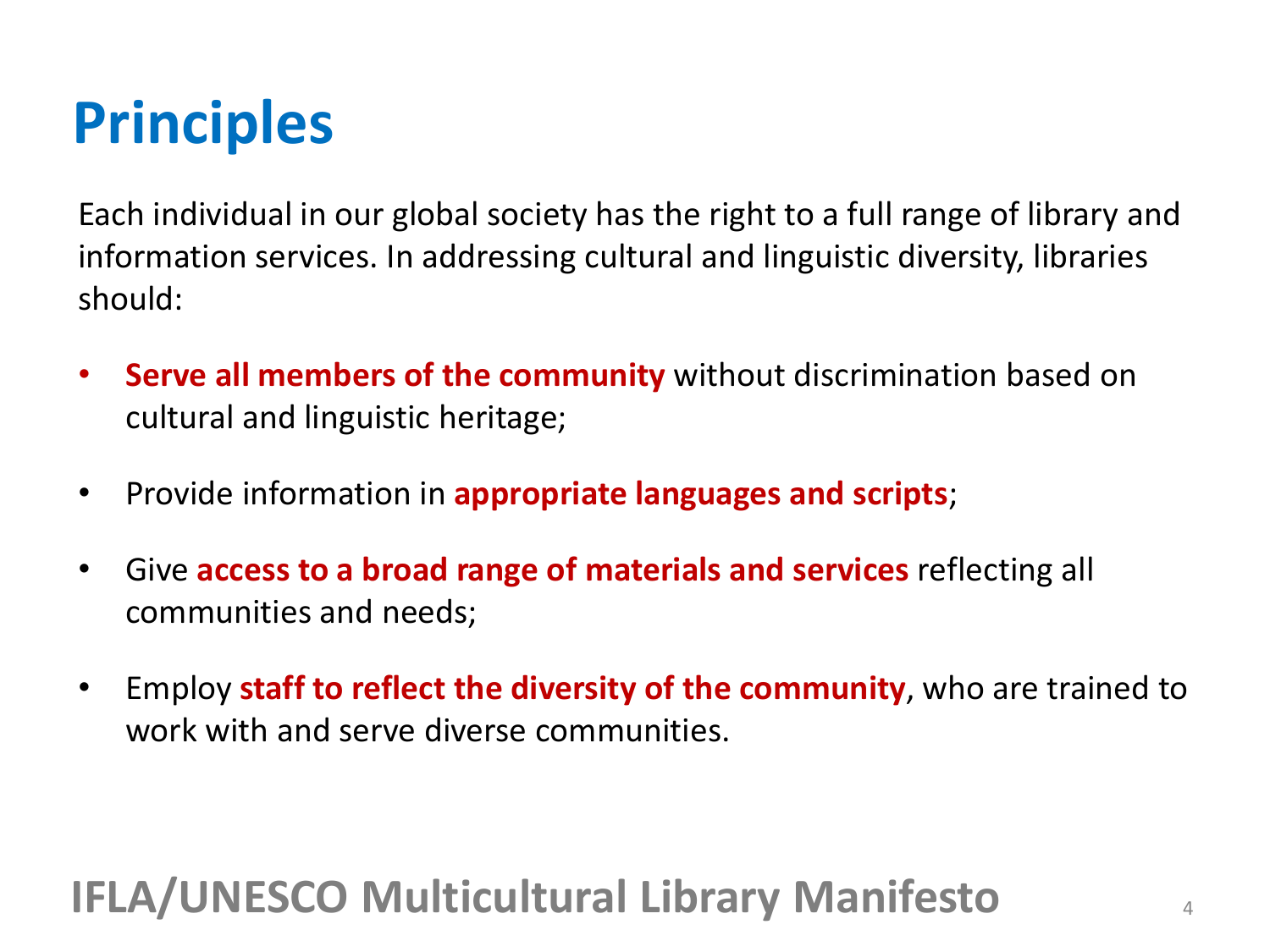# **Missions of Multicultural Library Services (1)**

- **Promoting awareness** of the positive value of cultural diversity and fostering cultural dialogue;
- **Encouraging linguistic diversity** and respect for the mother tongue;
- **Facilitating the harmonious coexistence of several languages**, including learning of several languages from an early age;
- **Safeguarding linguistic and cultural heritage** and giving support to expression, creation and dissemination in all relevant languages;
- **Supporting the preservation of oral tradition** and intangible cultural heritage.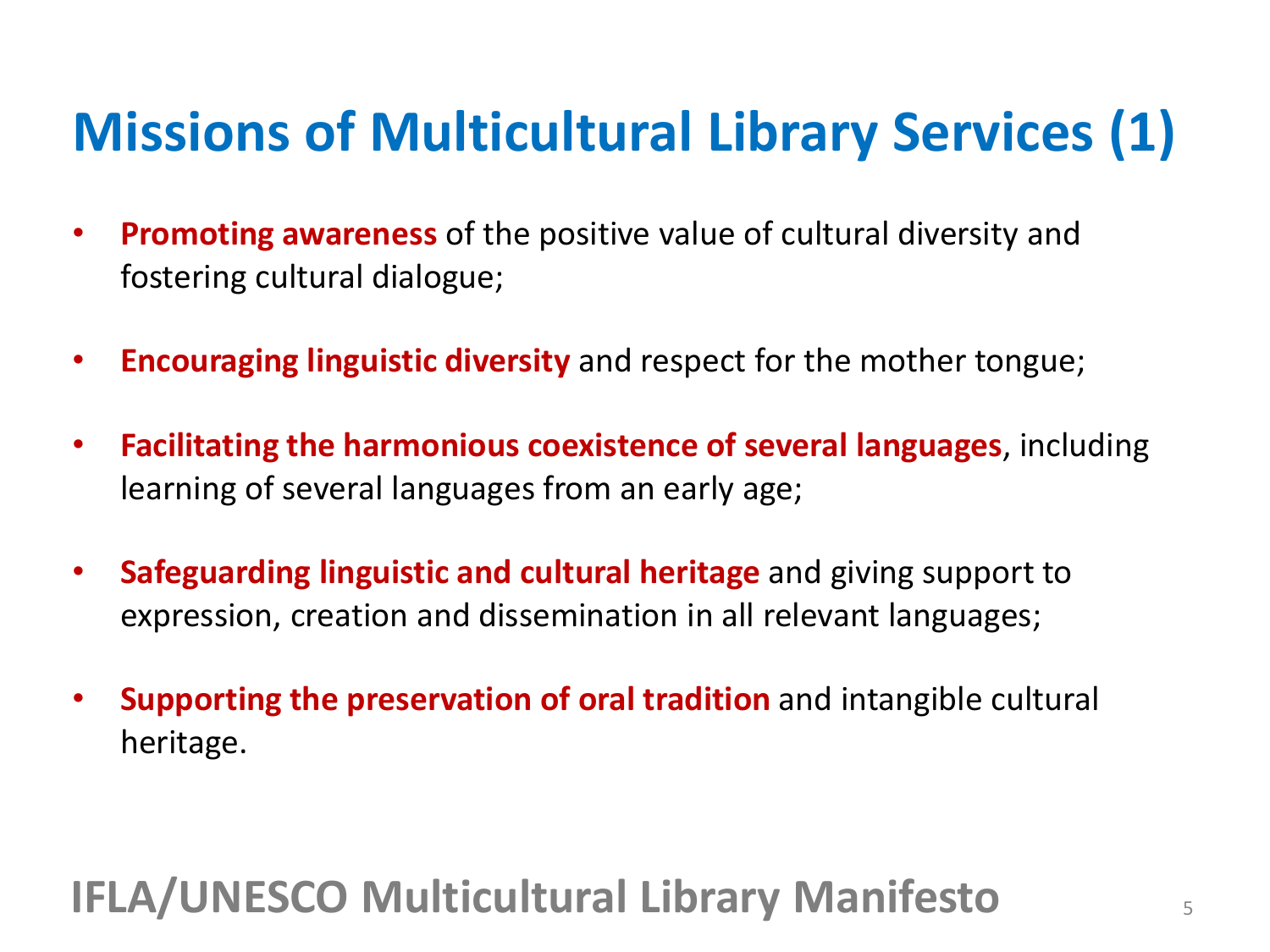# **Missions of Multicultural Library Services (2)**

- **Supporting inclusion and participation** of persons and groups from all diverse cultural backgrounds;
- **Encouraging information literacy in the digital age**, and the mastering of information and communication technologies;
- **Promoting linguistic diversity** in cyberspace;
- **Encouraging universal access** to cyberspace;
- **Supporting the exchange of knowledge** and best practices with regard to cultural pluralism.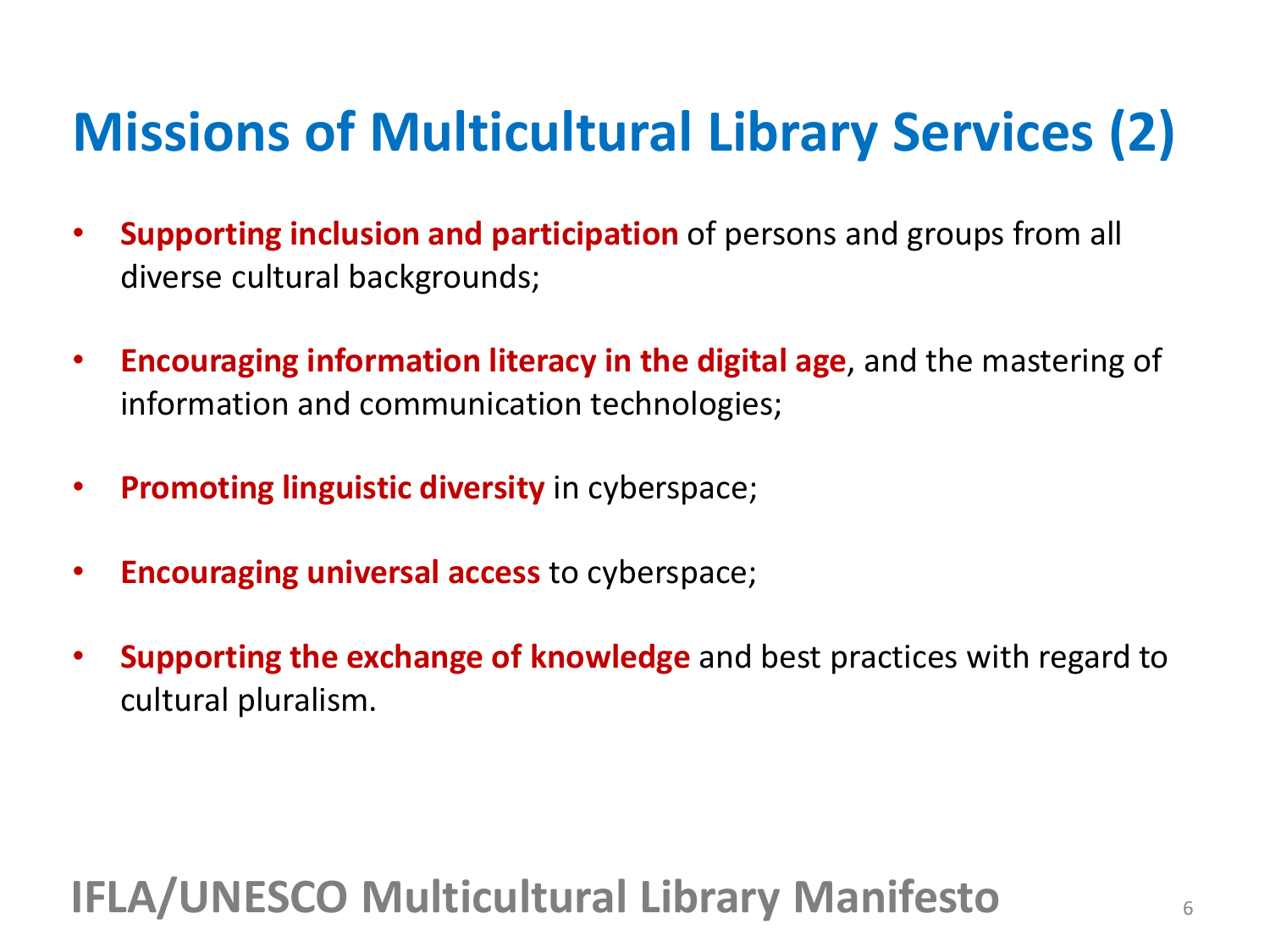### **Management and Operation**

- The core activities of library and information services for culturally and linguistically diverse communities are **central**, not "separate" or "additional", and should always be designed to meet local or specific needs.
- The library should have a **policy and a strategic plan**, defining its mission, objectives, priorities and services related to cultural diversity.
- Cooperation with relevant **user groups and professionals** at local, national or international level should be encouraged.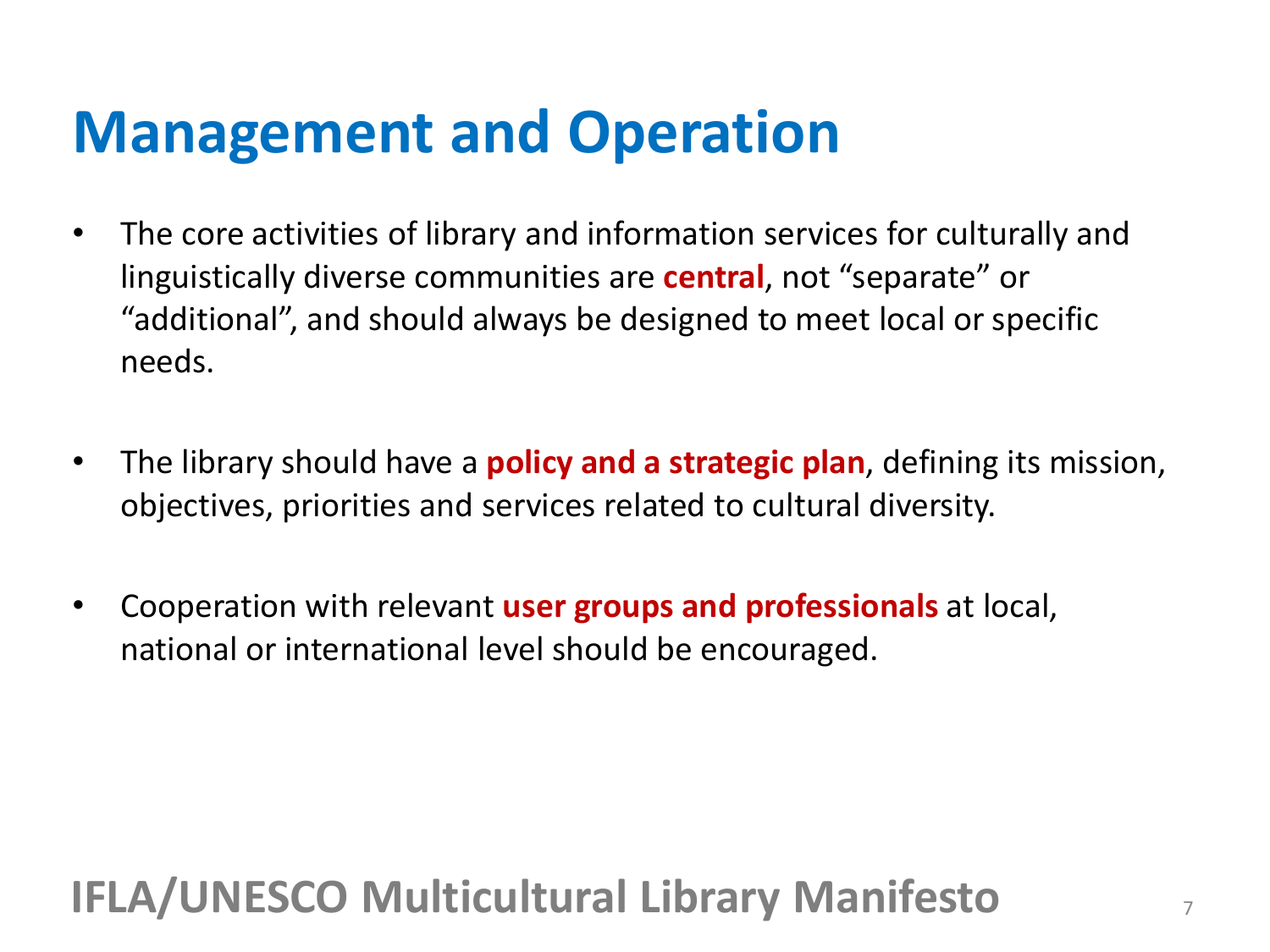## **Core Actions**

- Develop culturally diverse and **multilingual collections and services**, including digital and multimedia resources;
- Allocate resources for the **preservation of cultural expression** and heritage, paying particular attention to oral, indigenous and intangible cultural heritage;
- Include **programmes supporting user education**, information literacy skills, newcomer resources, cultural heritage and cross-cultural dialogue as integral parts of the services;
- Provide **access to library resources** in appropriate languages through information organization and access systems;
- Develop **marketing and outreach** materials in appropriate media and languages to attract different groups to the library.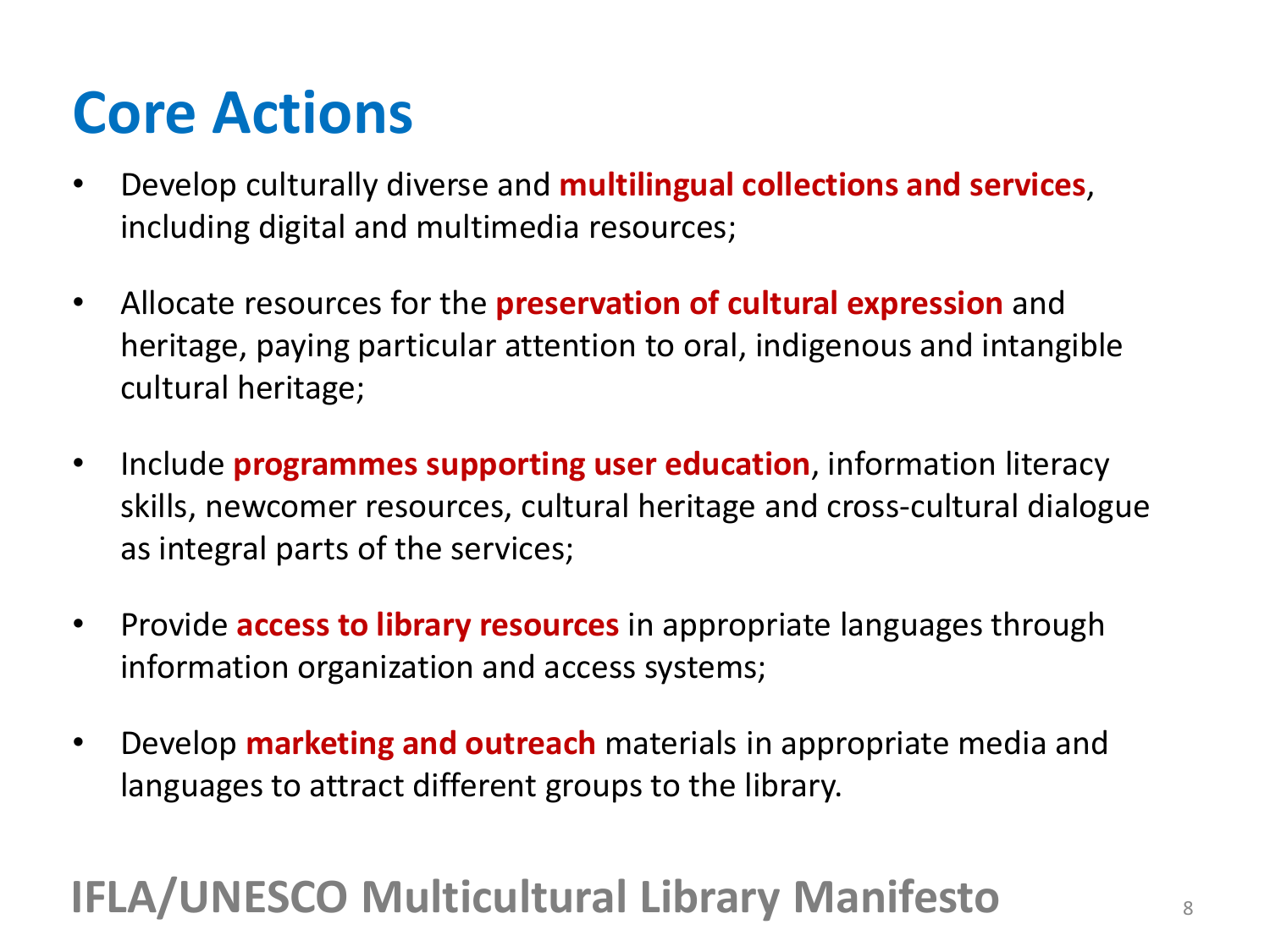## **Staff**

- The library staff is the active **intermediary between users and resources**.
- Professional **education and continuing training** focused on services to multicultural communities, crosscultural communication and sensitivity, anti-discrimination, cultures and languages should be provided.
- The staff of a multicultural library should **reflect the cultural and linguistic characteristics of the community** to ensure cultural awareness, reflect the community the library serves, and encourage communication.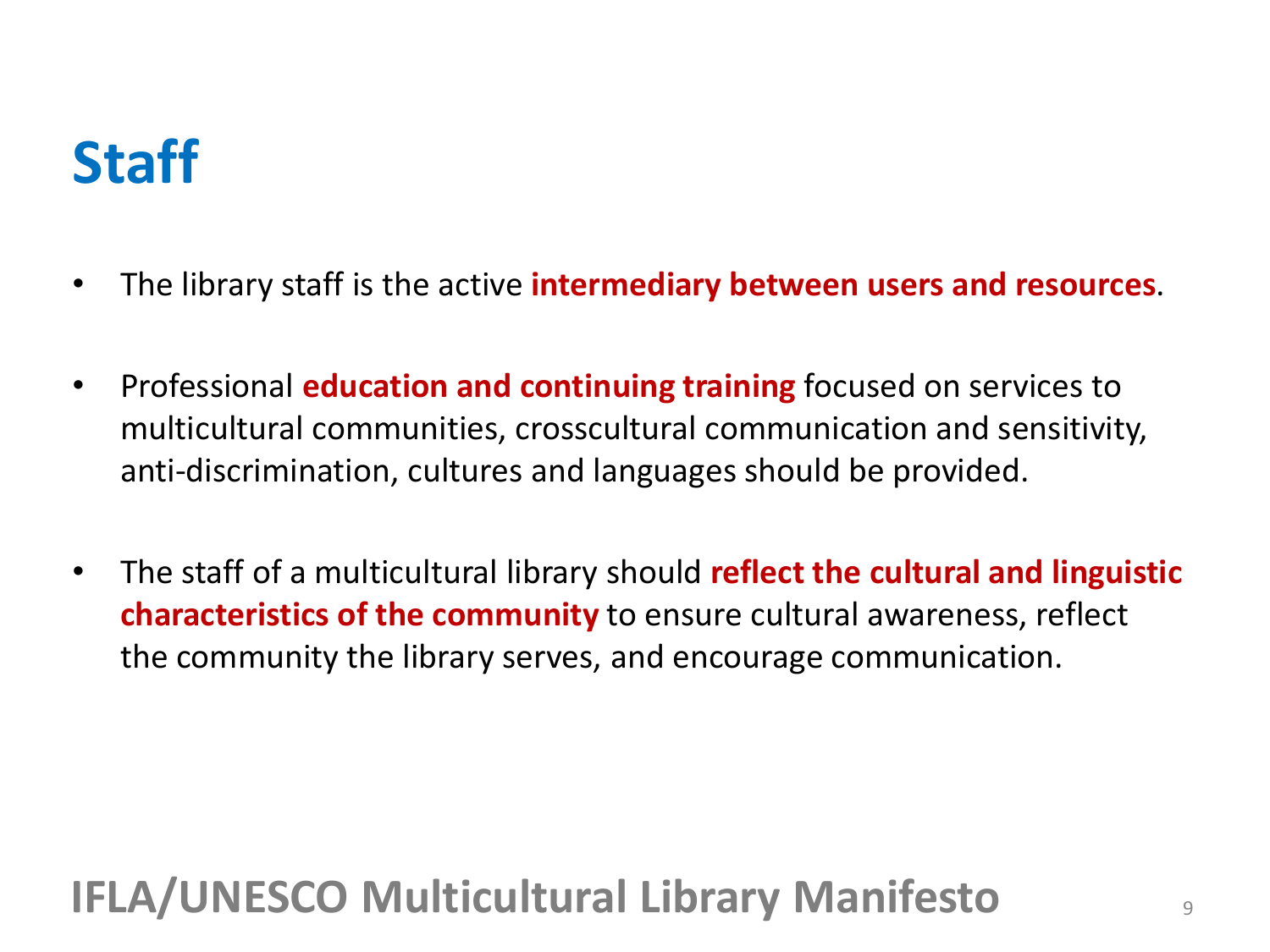## **Funding, Legislation and Networks**

- Governments and other decision-making bodies are urged to **establish and fund libraries** and library systems to offer free library and information services to culturally diverse communities.
- All libraries involved in activities in this field must **participate in local, national or international networks** in policy development.
- **Research findings and best practices** should be widely disseminated in order to guide effective multicultural library services.